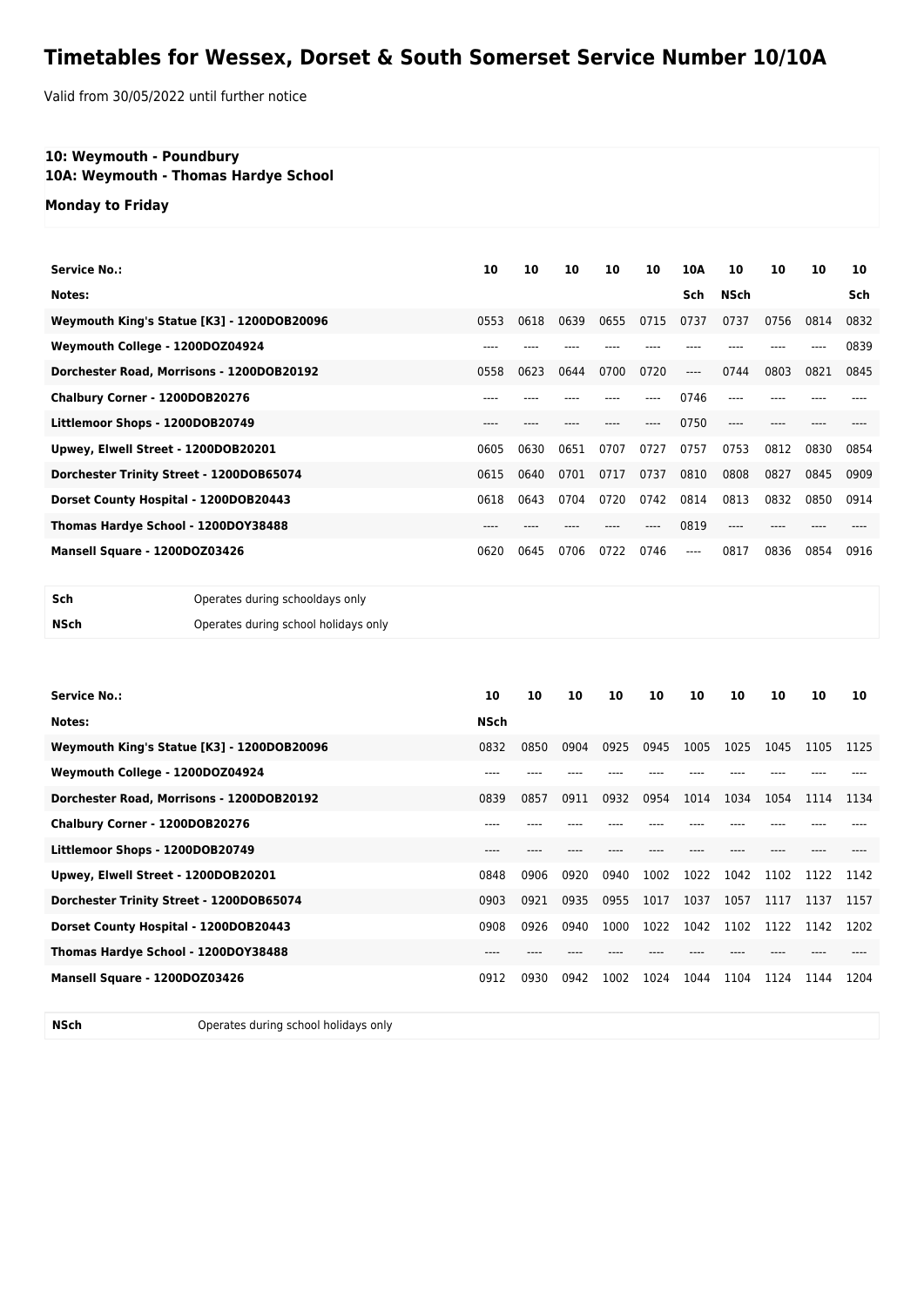| <b>Service No.:</b>                       |                                            | 10                            | 10   | 10   | 10                            | 10       | 10   | 10                            | 10   | 10   | 10   |
|-------------------------------------------|--------------------------------------------|-------------------------------|------|------|-------------------------------|----------|------|-------------------------------|------|------|------|
| Notes:                                    |                                            |                               |      |      |                               |          |      |                               |      |      |      |
|                                           | Weymouth King's Statue [K3] - 1200DOB20096 | 1145                          | 1205 | 1225 | 1245                          | 1305     | 1325 | 1345                          | 1405 | 1425 | 1445 |
| Weymouth College - 1200DOZ04924           |                                            |                               |      |      |                               |          |      |                               |      |      |      |
| Dorchester Road, Morrisons - 1200DOB20192 |                                            | 1154                          | 1214 | 1234 | 1254                          | 1314     | 1334 | 1354                          | 1414 | 1434 | 1454 |
| Chalbury Corner - 1200DOB20276            |                                            | ----                          |      |      |                               |          |      |                               |      |      |      |
| Littlemoor Shops - 1200DOB20749           |                                            | ----                          |      |      |                               |          |      |                               |      | ---- |      |
| Upwey, Elwell Street - 1200DOB20201       |                                            | 1202                          | 1222 | 1242 | 1302                          | 1322     | 1342 | 1402                          | 1422 | 1442 | 1502 |
| Dorchester Trinity Street - 1200DOB65074  |                                            | 1217                          | 1237 | 1257 | 1317                          | 1337     | 1357 | 1417                          | 1437 | 1457 | 1517 |
| Dorset County Hospital - 1200DOB20443     |                                            | 1222                          | 1242 | 1302 | 1322                          | 1342     | 1402 | 1422                          | 1442 | 1502 | 1522 |
| Thomas Hardye School - 1200DOY38488       |                                            | ----                          |      |      |                               |          |      |                               |      |      |      |
| Mansell Square - 1200DOZ03426             |                                            | 1224                          | 1244 | 1304 | 1324                          | 1344     | 1404 | 1424                          | 1444 | 1504 | 1524 |
| <b>Service No.:</b>                       |                                            | 10                            | 10   | 10   | 10                            | 10       | 10   | 10                            | 10   | 10   | 10   |
| Notes:                                    |                                            | Sch                           | NSch |      |                               |          |      |                               |      |      |      |
|                                           | Weymouth King's Statue [K3] - 1200DOB20096 | 1500                          | 1505 | 1525 | 1545                          | 1605     | 1625 | 1645                          | 1705 | 1725 | 1745 |
| Weymouth College - 1200DOZ04924           |                                            | ----                          |      |      |                               |          |      |                               |      |      |      |
| Dorchester Road, Morrisons - 1200DOB20192 |                                            | 1509                          | 1514 | 1534 | 1554                          | 1614     | 1634 | 1654                          | 1714 | 1734 | 1751 |
| Chalbury Corner - 1200DOB20276            |                                            | ----                          |      |      |                               |          |      |                               |      |      |      |
| Littlemoor Shops - 1200DOB20749           |                                            | ----                          | ---- | ---- | ----                          | $---$    | ---- | ----                          | ---- | ---- |      |
| Upwey, Elwell Street - 1200DOB20201       |                                            | 1517                          | 1522 | 1542 | 1602                          | 1622     | 1642 | 1702                          | 1722 | 1743 | 1800 |
| Dorchester Trinity Street - 1200DOB65074  |                                            | 1532                          | 1537 | 1557 | 1617                          | 1637     | 1657 | 1717                          | 1737 | 1755 | 1812 |
| Dorset County Hospital - 1200DOB20443     |                                            | ----                          | 1542 | 1602 | 1622                          | 1642     | 1702 | 1722                          | 1741 | 1759 | 1816 |
| Thomas Hardye School - 1200DOY38488       |                                            | ----                          | ---- | ---- | ----                          | ----     | ---- | ----                          | ---- | ---- |      |
| Mansell Square - 1200DOZ03426             |                                            |                               | 1544 | 1604 | 1624                          | 1644     | 1704 | 1724                          | 1743 | 1801 | 1818 |
| Sch                                       | Operates during schooldays only            |                               |      |      |                               |          |      |                               |      |      |      |
| NSch                                      | Operates during school holidays only       |                               |      |      |                               |          |      |                               |      |      |      |
|                                           |                                            |                               |      |      |                               |          |      |                               |      |      |      |
| <b>Service No.:</b>                       |                                            | 10                            | 10   |      | 10                            | 10       |      | 10                            | 10   |      | 10   |
| Notes:                                    |                                            |                               |      |      |                               |          |      |                               |      |      |      |
|                                           | Weymouth King's Statue [K3] - 1200DOB20096 | 1815                          | 1845 |      | 1915                          | 2015     |      | 2115                          | 2215 |      | 2315 |
| Weymouth College - 1200DOZ04924           |                                            |                               | ---- |      | ----                          | ----     |      | $---$                         | ---- |      |      |
| Dorchester Road, Morrisons - 1200DOB20192 |                                            | 1821                          | 1851 |      | 1920                          | 2020     |      | 2120                          | 2220 |      | 2320 |
| Chalbury Corner - 1200DOB20276            |                                            | $\hspace{1.5cm} \textbf{---}$ | ---- |      | ----                          | ----     |      | $-----$                       | ---- |      | ---- |
| Littlemoor Shops - 1200DOB20749           |                                            | $---$                         | ---- |      | ----                          | ----     |      | $\hspace{1.5cm} \textbf{---}$ | ---- |      | ---- |
| Upwey, Elwell Street - 1200DOB20201       |                                            | 1830                          | 1900 |      | 1927                          | 2027     |      | 2127                          | 2227 |      | 2327 |
| Dorchester Trinity Street - 1200DOB65074  |                                            | 1842                          | 1910 |      | 1937                          | 2037     |      | 2137                          | 2237 |      | 2337 |
| Dorset County Hospital - 1200DOB20443     |                                            | 1846                          | 1913 |      | 1940                          | 2040     |      | 2140                          | 2240 |      | 2340 |
| Thomas Hardye School - 1200DOY38488       |                                            | $-----$                       | ---- |      | $\hspace{1.5cm} \textbf{---}$ | $\cdots$ |      | $\hspace{1.5cm} \textbf{---}$ | ---- |      | ---- |

**Mansell Square - 1200DOZ03426** 1848 1915 1942 2042 2142 2242 2342

**10: Poundbury - Weymouth 10A: Thomas Hardye School - Weymouth**

**Monday to Friday**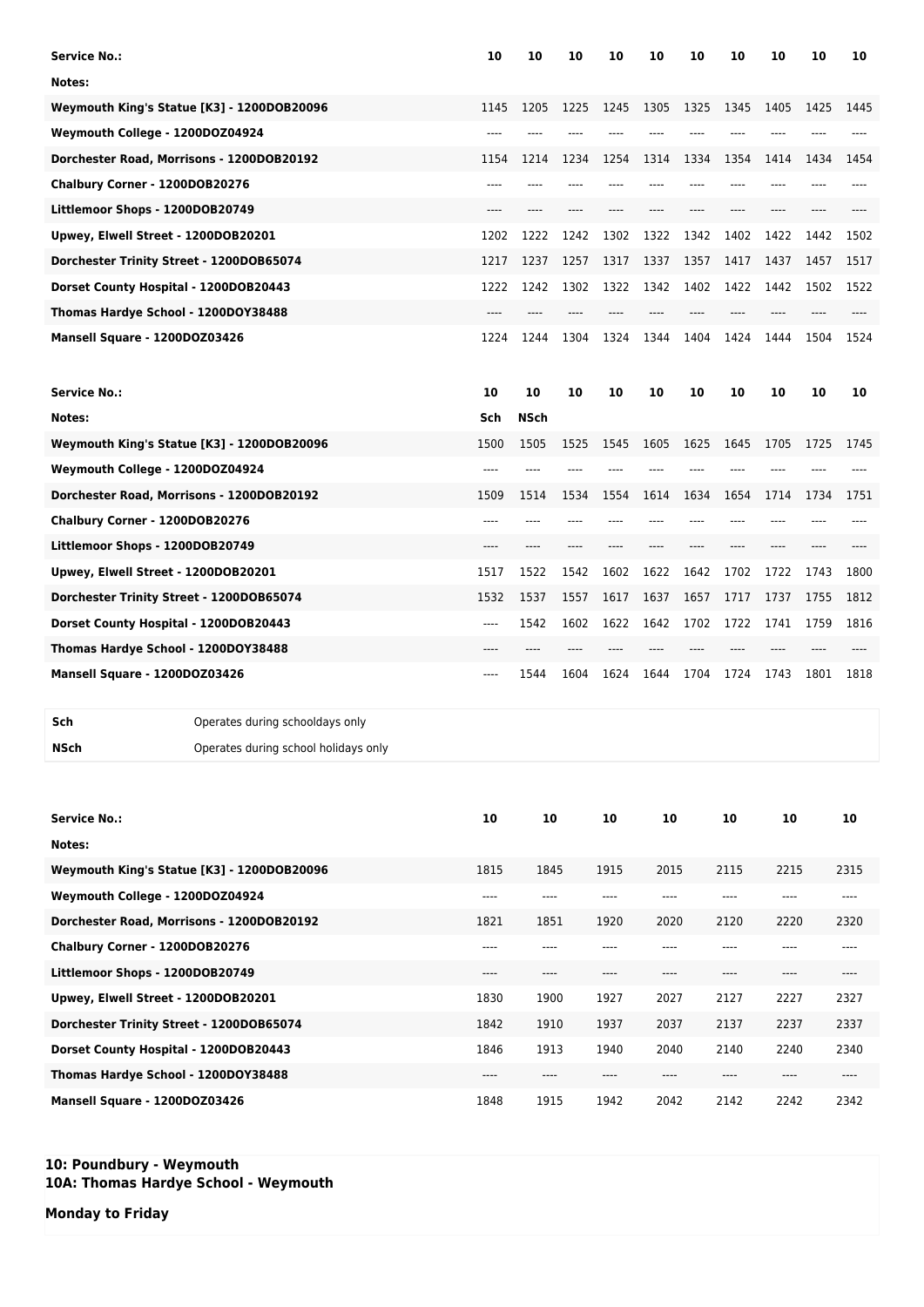| Service No.:                                      | 10   | 10   | 10   | 10   | 10   | 10   | 10   | 10   | 10   | 10   |
|---------------------------------------------------|------|------|------|------|------|------|------|------|------|------|
| Notes:                                            |      |      |      |      |      | NSch | Sch  |      |      |      |
| Thomas Hardye School - 1200DOY38488               |      |      |      |      |      |      |      |      |      |      |
| Mansell Square - 1200DOZ03426                     | 0624 | 0649 | 0710 | 0726 | 0750 | 0821 | ---- | 0840 | 0858 | 0920 |
| Dorset County Hospital Bridport Rd - 1200DOB20536 | 0626 | 0651 | 0712 | 0728 | 0752 | 0823 | 0829 | 0842 | 0900 | 0922 |
| Brewery Square - 1200DOB20212                     | 0633 | 0658 | 0719 | 0735 | 0759 | 0830 | 0836 | 0849 | 0907 | 0929 |
| Upwey, Elwell Street - 1200DOB20218               | 0644 | 0709 | 0730 | 0746 | 0810 | 0841 | 0847 | 0900 | 0918 | 0940 |
| Littlemoor Shops - 1200DOA90984                   |      |      |      |      |      |      |      |      |      |      |
| Chalbury Corner - 1200DOB20545                    | ---- |      |      |      |      |      |      |      |      |      |
| Dorchester Road, Morrisons - 1200DOB20229         | 0653 | 0718 | 0739 | 0755 | 0819 | 0850 | 0856 | 0909 | 0927 | 0949 |
| Weymouth King's Statue [K3] - 1200DOB20096        | 0701 | 0726 | 0747 | 0803 | 0827 | 0858 | 0904 | 0917 | 0935 | 0957 |
|                                                   |      |      |      |      |      |      |      |      |      |      |
|                                                   |      |      |      |      |      |      |      |      |      |      |

```
NSch Operates during school holidays only
Sch Operates during schooldays only
```

| <b>Service No.:</b>                               | 10   | 10   | 10   | 10   | 10   | 10   | 10   | 10   | 10   | 10   |
|---------------------------------------------------|------|------|------|------|------|------|------|------|------|------|
| Notes:                                            |      |      |      |      |      |      |      |      |      |      |
| Thomas Hardye School - 1200DOY38488               | ---- |      |      |      |      |      |      |      |      |      |
| Mansell Square - 1200DOZ03426                     | 0935 | 0946 | 1008 | 1028 | 1048 | 1108 | 1128 | 1148 | 1208 | 1228 |
| Dorset County Hospital Bridport Rd - 1200DOB20536 | 0937 | 0948 | 1010 | 1030 | 1050 | 1110 | 1130 | 1150 | 1210 | 1230 |
| Brewery Square - 1200DOB20212                     | 0944 | 0955 | 1020 | 1040 | 1100 | 1120 | 1140 | 1200 | 1220 | 1240 |
| Upwey, Elwell Street - 1200DOB20218               | 0955 | 1006 | 1032 | 1052 | 1112 | 1132 | 1152 | 1212 | 1232 | 1252 |
| Littlemoor Shops - 1200DOA90984                   | ---- |      |      |      |      |      |      |      |      |      |
| Chalbury Corner - 1200DOB20545                    | ---- |      |      |      |      |      | ---- |      |      |      |
| Dorchester Road, Morrisons - 1200DOB20229         | 1004 | 1015 | 1041 | 1101 | 1121 | 1141 | 1201 | 1221 | 1241 | 1301 |
| Weymouth King's Statue [K3] - 1200DOB20096        | 1012 | 1023 | 1049 | 1109 | 1129 | 1149 | 1209 | 1229 | 1249 | 1309 |
|                                                   |      |      |      |      |      |      |      |      |      |      |
|                                                   |      |      |      |      |      |      |      |      |      |      |
| <b>Service No.:</b>                               | 10   | 10   | 10   | 10   | 10   | 10   | 10   | 10   | 10   | 10A  |
| Notes:                                            |      |      |      |      |      |      |      |      |      | Sch  |
| Thomas Hardye School - 1200DOY38488               | ---- |      |      |      |      |      |      |      |      | 1540 |
| Mansell Square - 1200DOZ03426                     | 1248 | 1308 | 1328 | 1348 | 1408 | 1429 | 1448 | 1508 | 1528 |      |
| Dorset County Hospital Bridport Rd - 1200DOB20536 | 1250 | 1310 | 1330 | 1350 | 1410 | 1431 | 1450 | 1510 | 1530 | 1545 |
| Brewery Square - 1200DOB20212                     | 1300 | 1320 | 1340 | 1400 | 1420 | 1441 | 1501 | 1521 | 1541 | 1555 |
| Upwey, Elwell Street - 1200DOB20218               | 1312 | 1332 | 1352 | 1412 | 1432 | 1453 | 1517 | 1537 | 1557 | 1610 |
| Littlemoor Shops - 1200DOA90984                   | ---- |      |      |      |      |      |      |      |      | 1618 |
| Chalbury Corner - 1200DOB20545                    | ---- |      |      |      |      |      |      | ---- |      | 1623 |
| Dorchester Road, Morrisons - 1200DOB20229         | 1321 | 1341 | 1401 | 1421 | 1441 | 1503 | 1527 | 1547 | 1607 |      |
| Weymouth King's Statue [K3] - 1200DOB20096        | 1329 | 1349 | 1409 | 1429 | 1449 | 1511 | 1535 | 1555 | 1615 | 1633 |

**Sch** Operates during schooldays only